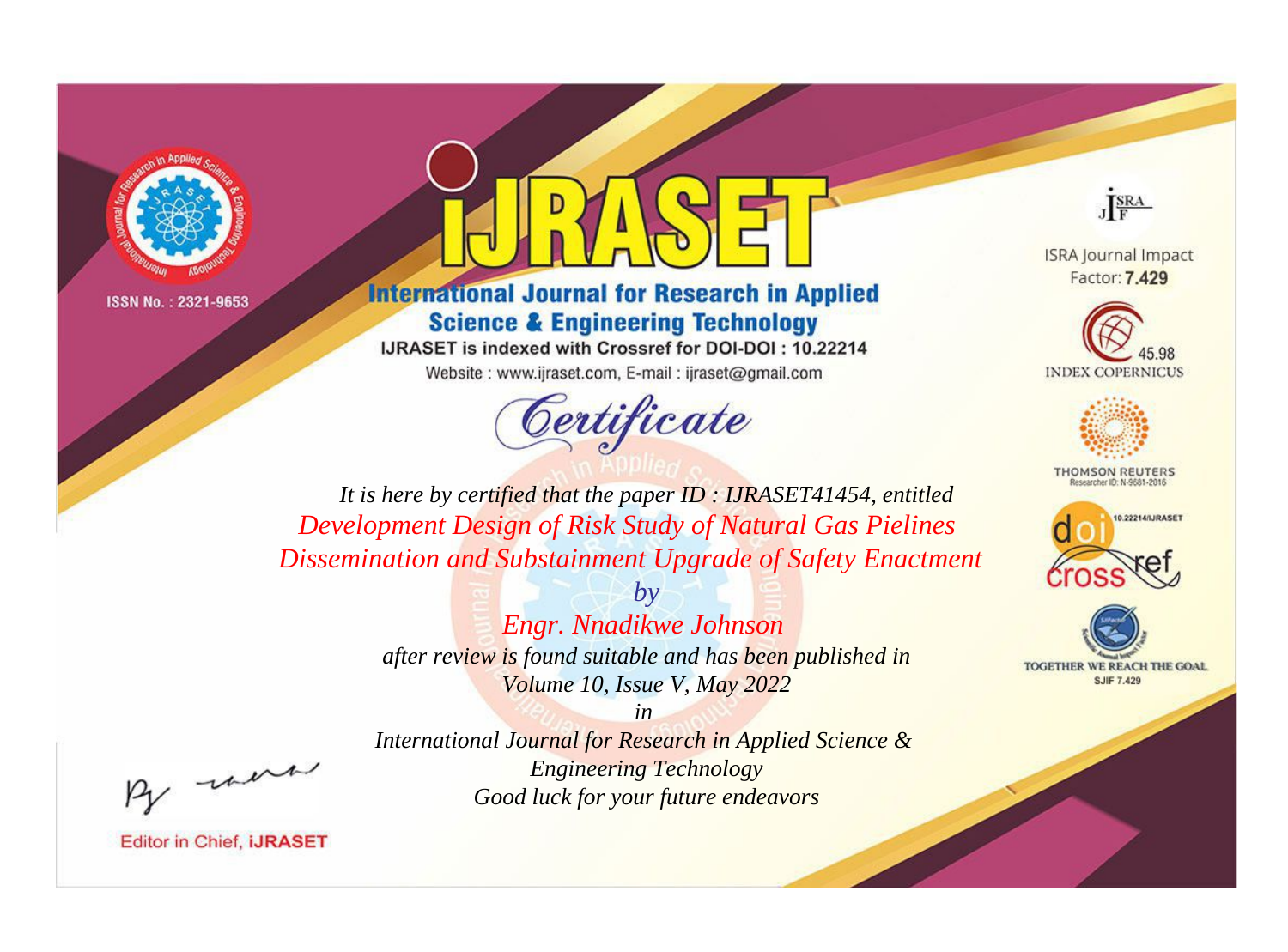



## **International Journal for Research in Applied Science & Engineering Technology**

IJRASET is indexed with Crossref for DOI-DOI: 10.22214

Website: www.ijraset.com, E-mail: ijraset@gmail.com





**ISRA Journal Impact** Factor: 7.429





**THOMSON REUTERS** 



TOGETHER WE REACH THE GOAL **SJIF 7.429** 

*It is here by certified that the paper ID : IJRASET41454, entitled Development Design of Risk Study of Natural Gas Pielines Dissemination and Substainment Upgrade of Safety Enactment*

> *by Odiki Esther E. after review is found suitable and has been published in Volume 10, Issue V, May 2022*

, un

*International Journal for Research in Applied Science & Engineering Technology Good luck for your future endeavors*

*in*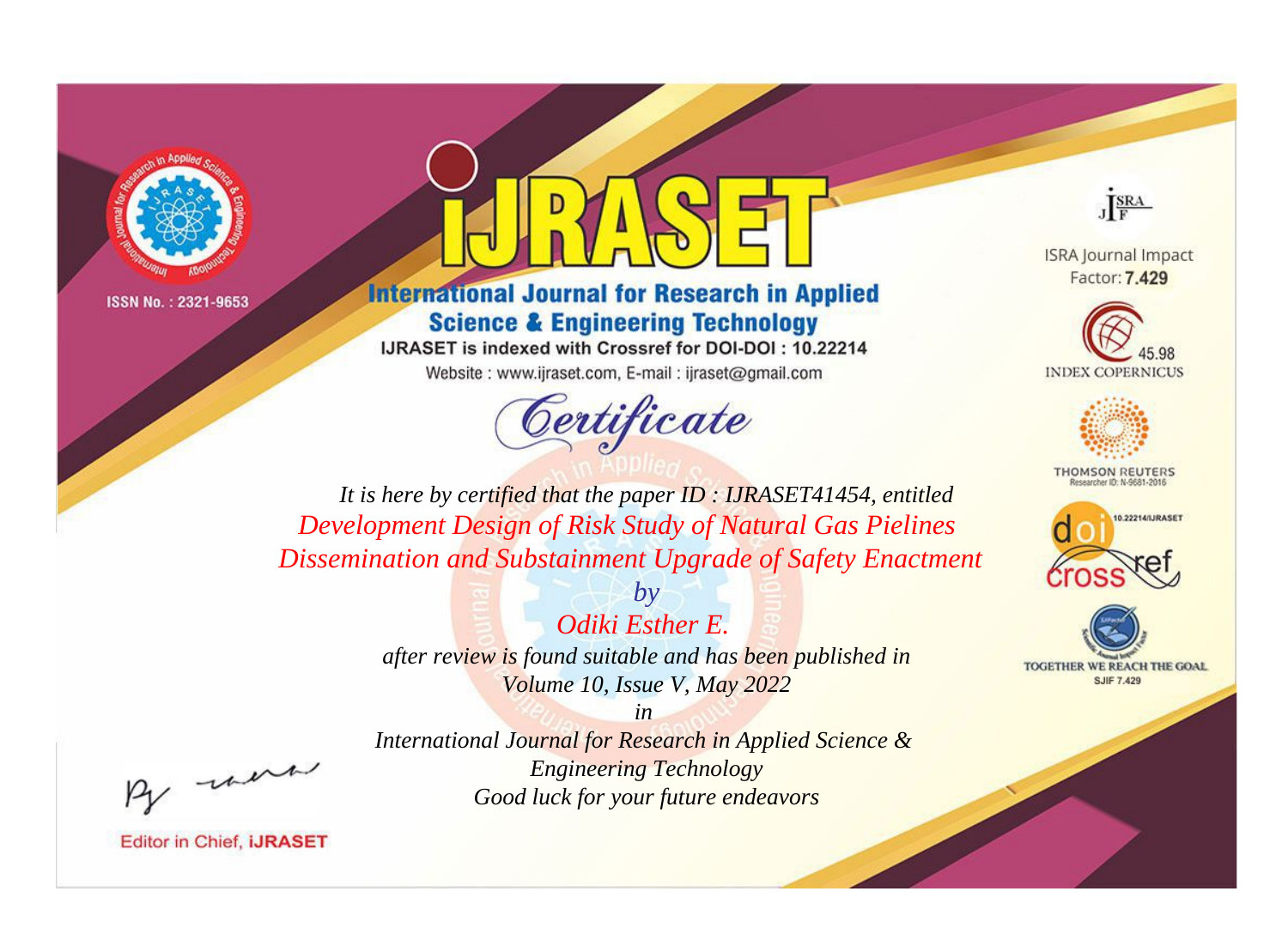



## **International Journal for Research in Applied Science & Engineering Technology**

IJRASET is indexed with Crossref for DOI-DOI: 10.22214 Website: www.ijraset.com, E-mail: ijraset@gmail.com



JERA

**ISRA Journal Impact** Factor: 7.429





**THOMSON REUTERS** 



TOGETHER WE REACH THE GOAL **SJIF 7.429** 

*It is here by certified that the paper ID : IJRASET41454, entitled Development Design of Risk Study of Natural Gas Pielines Dissemination and Substainment Upgrade of Safety Enactment*

> *by Ikputru Woyengikuro Hilary after review is found suitable and has been published in Volume 10, Issue V, May 2022*

, un

*International Journal for Research in Applied Science & Engineering Technology Good luck for your future endeavors*

*in*